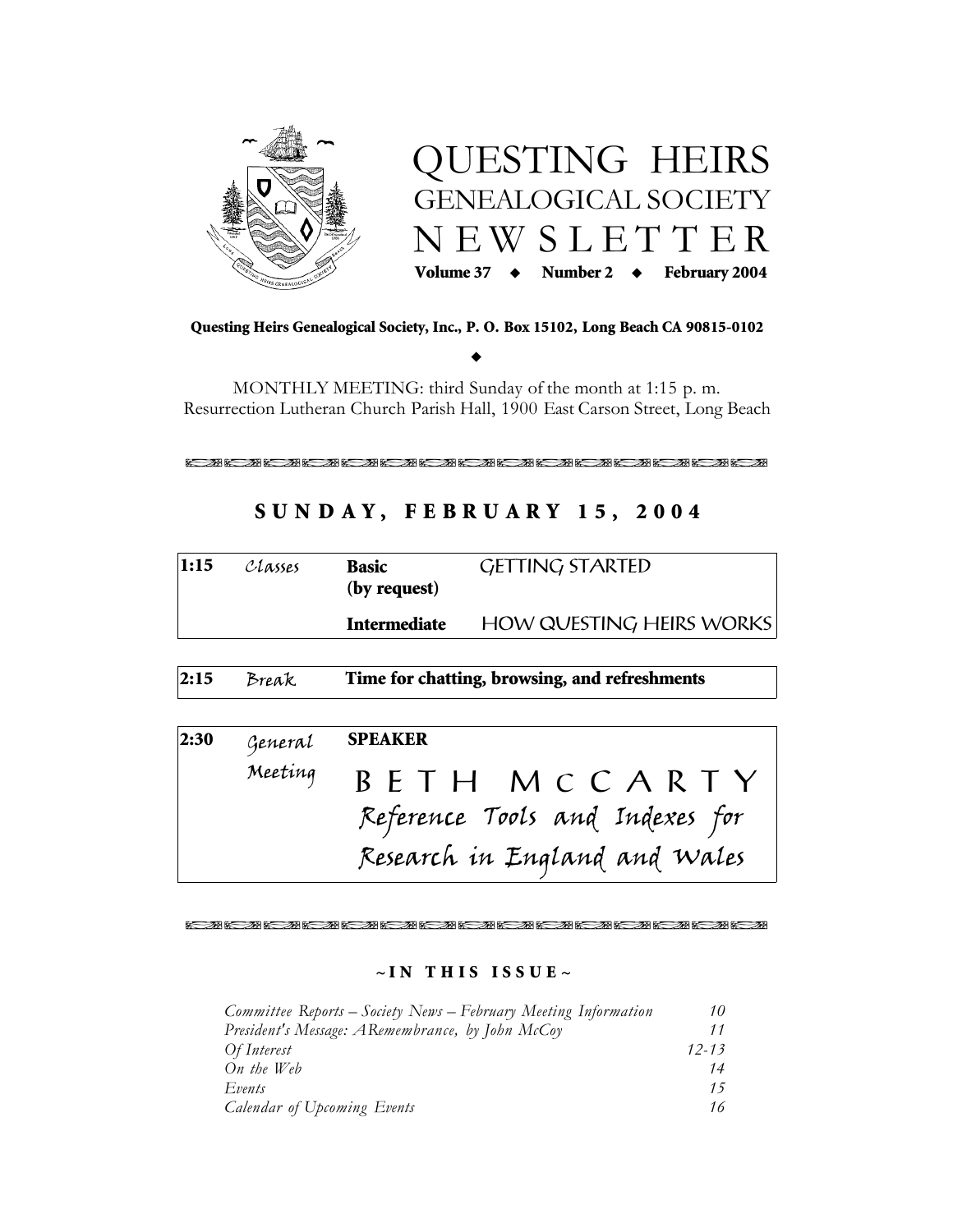$\sim M$  E M B E R S H I P R E P O R T  $\sim$ Jeanette (Marcus) JONES (562) 421-5610

**JANUARY MEETING ATTENDANCE** 

 $M$ embers: 25 Guests: 1

 $\blacklozenge$ 

No renewals or new members

| $\sim$ FINANCIAL REPORT $\sim$ |                  |  |  |
|--------------------------------|------------------|--|--|
| <b>David WERTS</b>             | $(562)$ 431-7790 |  |  |
| December EXPENSES              | \$417.60         |  |  |
| December INCOME                | 282.04           |  |  |
| 2003 EXPENSES                  | \$3,624.89       |  |  |
| 2003 INCOME                    | 3,689.72         |  |  |
| End of Year Balance            | \$3,357.13       |  |  |
| <b>Operating Funds</b>         | 2,412.63         |  |  |
| Special Projects               | 944.50           |  |  |

# $\sim$  SOCIETY NEWS  $\sim$

We note with sadness the passing of our fellow member Betty Marr on January 19. See the following page for a personal remembrance of her by John McCoy.

Betty was one of the first people I met when I started attending Questing Heirs meetings. She was membership chair at the time, and she made me feel very welcome. When I became newsletter editor, she gave me lots of encouragement and good advice, as she had been the editor before Priscilla. But what I especially remember about Betty are her kindness and her cheerfulness.

Betty's obituary may be found online at:  $\frac{1}{2}$   $\frac{1}{2}$   $\frac{1}{2}$   $\frac{1}{2}$   $\frac{1}{2}$   $\frac{1}{2}$   $\frac{1}{2}$   $\frac{1}{2}$   $\frac{1}{2}$   $\frac{1}{2}$   $\frac{1}{2}$   $\frac{1}{2}$   $\frac{1}{2}$   $\frac{1}{2}$   $\frac{1}{2}$   $\frac{1}{2}$   $\frac{1}{2}$   $\frac{1}{2}$   $\frac{1}{2}$   $\frac{1}{2}$   $\frac{1}{2}$   $\frac{1}{2}$  link to an online guest book, where you can leave a message as a tribute to Betty.

Anyone wishing to have a book named in memory of Betty in our Questing Heirs Honor/Memorial Book Collection should contact Aaron L. Day at (562) 634-6708 or by email at  $\triangleleft$ adaydec $(\widehat{a}/a$ aol.com>.

# $\sim$ FEBRUARY MEETING $\sim$

#### **SPEAKER: BETH McCARTY**

Beth McCarty, a native Californian, holds a Bachelor's Degree in Education from California State University at Long Beach and a California teaching credential. Beth has been doing genealogical research for over thirty-five years, and has taught genealogy for over twenty-five years. For more than twenty years she has been researching English records. Beth is president of the Southern California Chapter of the Association of Professional Genealogists. She is the editor of a family history entitled "Daniel Cobia, 1714, Descendants in America."

Beth has served as director of a Family History Center for eighteen years and is currently director of the Orange Regional Family History Center. She and her husband Bill live in Orange. They are the parents of a son and daughter, and have three lovely granddaughters.

Beth's ancestry comes from England, Ireland, Denmark and Norway.

# **INTERMEDIATE CLASS** How Questing Heirs Works

 $\blacklozenge$ 

We thought it would be useful to discuss what goes on behind the scenes to keep Questing Heirs operating, including challenges for our future. In addition, we will discuss our plans for the Jamboree and other opportunities that have presented themselves. Please be sure you attend!

# $\blacklozenge$ **BASIC CLASS: Getting Started**

A basic class will be given by request; that is, we will ask at class time if anyone would like to learn about how to get started in genealogy.

!!!!!!!!!

A hunch is creativity trying to tell you something.

Frank Capra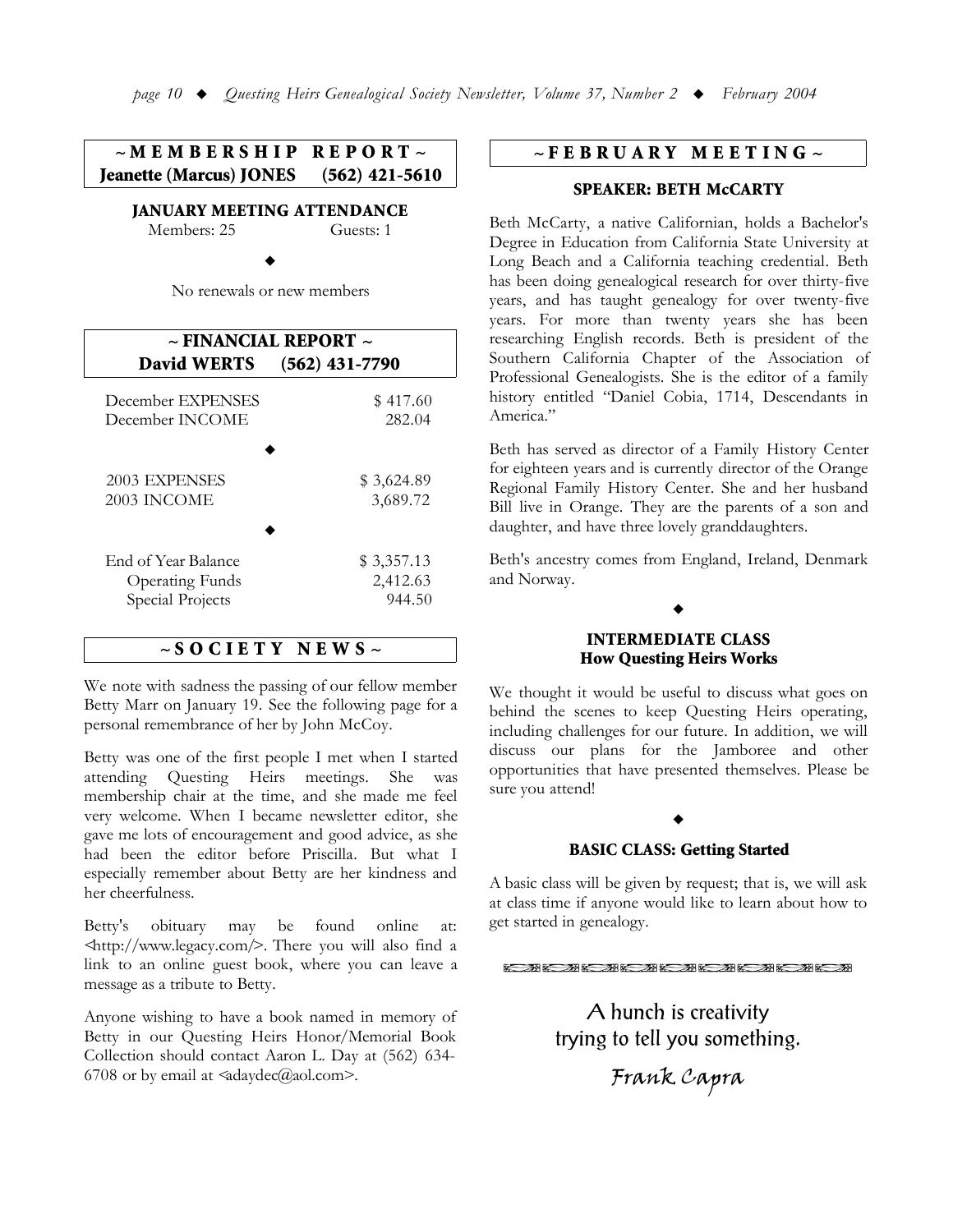# $\sim$ PRESIDENT'S MESSAGE $\sim$

# A REMEMBRANCE

Je learned recently of the death of Betty Marie Marr on January 19, 2004. She joined Questing Heirs in 1983. We remember with gratitude her many years of service in two of the most demanding positions in our organization, Newsletter Editor and Second Vice-President (Membership).

Betty always displayed a happy combination of innate curiosity, patience, adaptability, and persistence. She had the enduring patience, insight, and understanding to raise cats and African violets. These same qualities helped her to master some very strange problems that she encountered while publishing our newsletter. Someone had reported a misspelling on the front page. She saw the error on the printed copy, but when she looked at the electronic copy, the spelling was correct. How could this be? She explored every possibility. Eventually, she was able to prove that the letter "R" in one of the fonts on her computer



Betty Marie Marr 1934-2004

was defective. It displayed correctly on the computer screen, but disappeared completely on the way to the printer. While anyone else would probably have been extremely upset by the inconvenience this caused, Betty's reaction was one of bemused wonderment. She persevered, and found a way to work around the problem.

Some years later, we found ourselves without a Second Vice-President. This position involves keeping track of membership and annual dues, as well as generating the mailing labels for the monthly newsletter. Always generous with her time, Betty stepped forward cheerfully. During her tenure, she undertook the task of tracking

down members who were behind in their dues, and made the membership process more orderly. Progress on these efforts was difficult. It had to be measured in months. But her perseverance paid off.

It should come as no surprise that the same qualities that

suited her to the complexities of newsletter and  $the$ the membership rolls also made her a natural for genealogy. The art of family history requires, of course, that we be continually curious about people and their history. We know from experience that curiosity alone is not enough. We have to persist with our questioning, but we also have to be extremely patient, willing to bide our time until we find a way to get to the answers. We have to be willing to learn or even to invent new skills, or to master new topics that may seem, first, at completely foreign to our experience. Betty was always ready to learn something new, a

little at a time, and she always found the time to get it done.

She even managed to keep her genealogy organized. Shortly after her death, her attorney contacted the Long Beach Family History Center to arrange for disposition of those parts of her research notes that her relatives did not want to keep. And, we learned, she made a bequest to Questing Heirs. It is a pleasure to recognize Betty Marr's contributions to Questing Heirs. We are grateful for the time that she spent with us, and will always remember her fondly.

- John McCoy

In one of the stars I shall be living. In one of them I shall be laughing. And so it will be as if all the stars were laughing when you look at the sky at night. Antoine de Saint-Exupéry, The Little Prince

S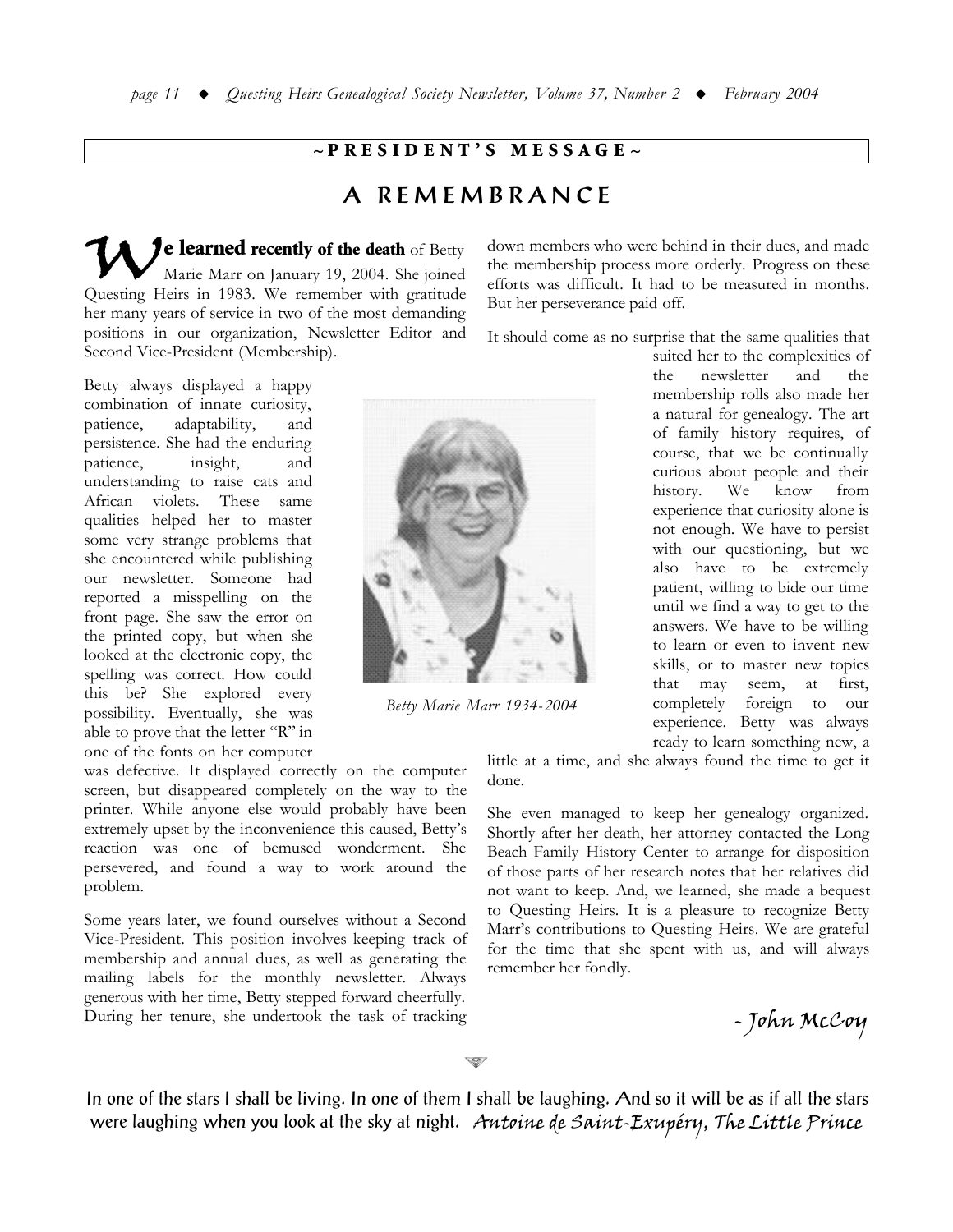# $\sim$  OF INTEREST  $\sim$

# FINDING OUR FAMILIES, FINDING OURSELVES at the Museum of Tolerance

Here is a description of this multimedia exhibit, excerpted from <www.findingourfamilies.com>:

"Finding Our Families, Finding Ourselves, showcases the diversity within the personal histories of several noted Americans: poet, bestselling author, historian and educator Dr. Maya Angelou; award-winning actor, comedian and director Billy Crystal; multiple Grammy winner and Rock and Roll Hall of Famer Carlos Santana; and National League MVP and Manager of the four-time World Series Champions, the New York Yankees, Joe Torre. Their individual, distinctive. and illuminating journeys examine the stories, lives and dreams of those family members that inspired them. ... The exhibition ultimately celebrates the shared experiences common to being part of an American family and encourages visitors to seek out their own histories, mentors and heroes."

The tour is self-guided, and lasts about an hour. The exhibit is designed to immerse you in the story, so you get a real feel for how the people lived. Each room is a reconstruction of an actual place: the Ellis Island processing center, immigrant Billy Crystal's grandfather's apartment in New York, Maya Angelou's grandmother's store, and so on. The stories are told on video screens along the way.

As genealogists, we already know the importance of finding our families and remembering and honoring those who have gone before us. We have already learned much about what life was life in other times and places. So even though I was interested in seeing this exhibit, I didn't expect to learn much. But I gained much by seeing it. As it turned out, all the stories, besides being fascinating, were very informative. What was even better was that each one turned out to be quite touching, as well. There are many other stories told besides the four mentioned above, and each one contained something that still stands out in my memory.

While there, we decided to tour the Museum of Tolerance, too. It is well worth it, though definitely not for the faint of heart.

The first half of this two-hour exhibit takes a look at tolerance and intolerance in the United States and throughout the world, now and through history. It explores some of the humanity's darkest moments.

The second half is a harrowing look at the Holocaust, probably humanity's absolutely darkest moment. Like the Finding Our Families exhibit, this one also immerses you into the time and place. At times this approach becomes almost too vivid. portraving the tragic and horrifying effects of intolerance.

At the entrance, you are given a plastic card with a child's name and picture. At different points during the exhibit, you put the card into a reader and learn more about that child. At the end of the exhibit, you put the card into a reader and get a printout detailing

the child's life and fate.

The fate of the boy on my card had never been documented; this was the case with the cards of many of the people I had taken the tour with. However, the museum guide who was stationed at that part of the exhibit showed us her own card and printout. She had been hidden by a Polish family and managed to escape the horrible fate that millions of people suffered, thoough one time she came terrifyingly near to being discovered by the German soldiers. Her own family was not as fortunate as she was -- her parents and most of her many brothers and sisters were killed.

One of the goals of the exhibit is to explain how something like this could have happened in a country as enlightened as Germany. This was achieved quite well. Even though we ourselves consider  $t_{\Omega}$ be enlightened, some of the parallels that were drawn between those times and our own are chilling. Those parallels serve to remind us that we need to be vigilant and must never let anything like that take place again.

Š.

The Museum of Tolerance is located at 9786 West Pico Boulevard, Los Angeles. Separate admission  $is$ required for each exhibit. For more information, visit  $\leq$ www.museumoftolerance.com>, or phone (310) 553-8403. It is advised to call ahead to check their hours and to reserve tickets in advance.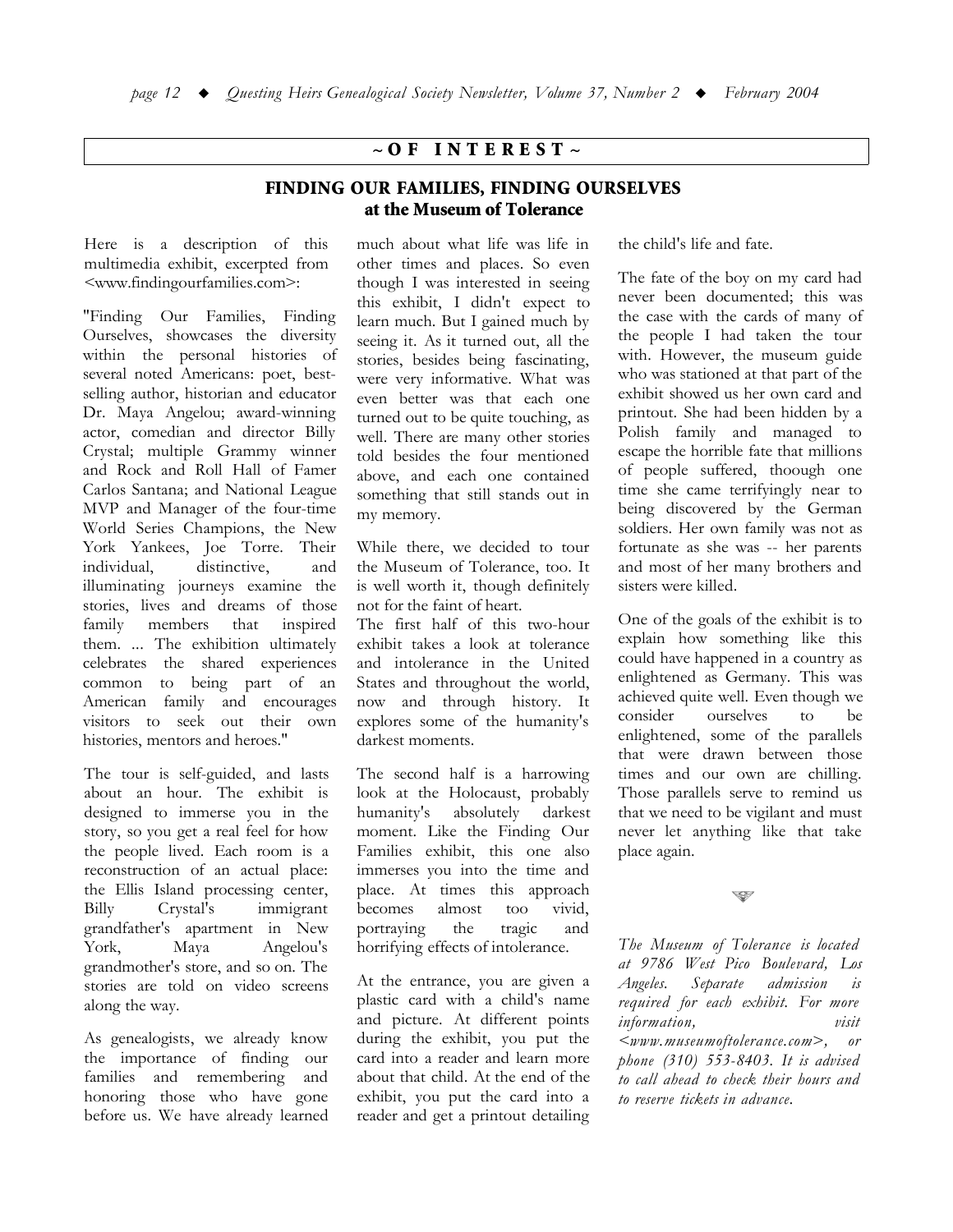# $\sim$  O F INTEREST, continued  $\sim$

#### **ANCESTRY QUICK TIPS**

Reprinted with permission from Ancestry Daily News. Copyright 1998-2003, MyFamily.com, Inc. and its subsidiaries. Subscription information available  $at$ <http://www.ancestry.com/dailynews>.

## **PROFILE SHEETS FOR THE FAMILY HISTORIAN ON THE GO**

Since I have over 40 "family" binders crammed with my findings and possible new leads, I decided that carrying the binders with me during research became untenable.

I created what I call a profile sheet for each individual. It includes every detail, including sources, of what I have found for that individual even if I have numerous sources such as different census years. Since we all know that the data is questionable and dates are suspect this provides me with a snapshot of all the variables that I might need in locating the right person.

So far my data includes: father, mother; dates of birth and location, baptism and location including sponsors; marriage "to" with date and location; children with all pertinent details; siblings; emigration and immigration; death and burial. This is only a partial list of all the items that I have included.

The profile is generally only one page in size for each individual and is then entered into a single binder with tabs for each family, which I bring with me when traveling.

I also added below the pertinent data the additional research  $t\alpha$ be undertaken based on what records still need to be explored. This keeps me on target, and eliminates doing duplicate research on what I already have.

Submitted by Bill Gordon.

### **STORING MAPS**

I see you've had several tips for maps. One storing person complained about the maps curling up because of storing in tubes. Ships' navigators have wrestled with this problem in using their (very) large charts for centuries and here's their solution: Roll the maps with the images on the outside. That way, the map will tend to curl toward (instead of away from) the surface it's on and can be held flat with the parallel rulers  $\alpha$ r protractors, or, if you don't need to plot a dead reckoning or nautical position fix, with any handy weight.

Submitted by "Ralph."

#### $\bullet$

#### **FAMILY TREE QUILT**

I printed out old ancestor's pictures I had scanned into my computer onto T-shirt transfer paper, and then transferred them to squares of material. I then made a quilt with the squares, and used brown, heavy thread to embroider a "tree" to connect them in order. I gave one to my sister's oldest son and his wife, and one to my oldest son and his wife (my sister and I are the only children of my parents). If they are cared for properly, they will go down the line for many generations and hopefully awaken a few future genealogists in my descendants!

Submitted by Lori Jett.

#### **ORGANIZING INFORMATION ON PLACES**

I am always on the lookout for interesting descriptions of the locations my ancestors inhabited during the time period they were there, advertisements in old city directories or newspapers for the establishments or trades in which my ancestors were employed, etc. One example is a wonderful description of Somerset, Ohio in 1883, in which all of the business establishments were listed. My ancestors ran a grocery store there during that time period, so I copied the article to add a little human interest to the facts I have gathered about them.

However, I never seem to have a good place to file these items. Filing with a certain family wasn't exactly accurate, because several families may have lived there or worked there. moving in or moving out over a span of several years. I could never remember in which family folder I had chosen to locate the item. Now, I just keep a separate accordion folder for these "location" items. The pockets are labeled, "Minneapolis, MN;" "Somerset, OH;" "Atlanta, GA;" etc. Whenever I find something pertinent, it goes into the location folder. Someday, when I create an album or book with all my genealogical data, I will have to face the issue of how to incorporate these "location" pieces, but at least I will be able to find them easily.

Submitted by Joy McMullen.

<u>2008 - 2008 - 2008 - 2008 - 2008 - 200</u>

A pack rat is hard to live with but makes a fine ancestor.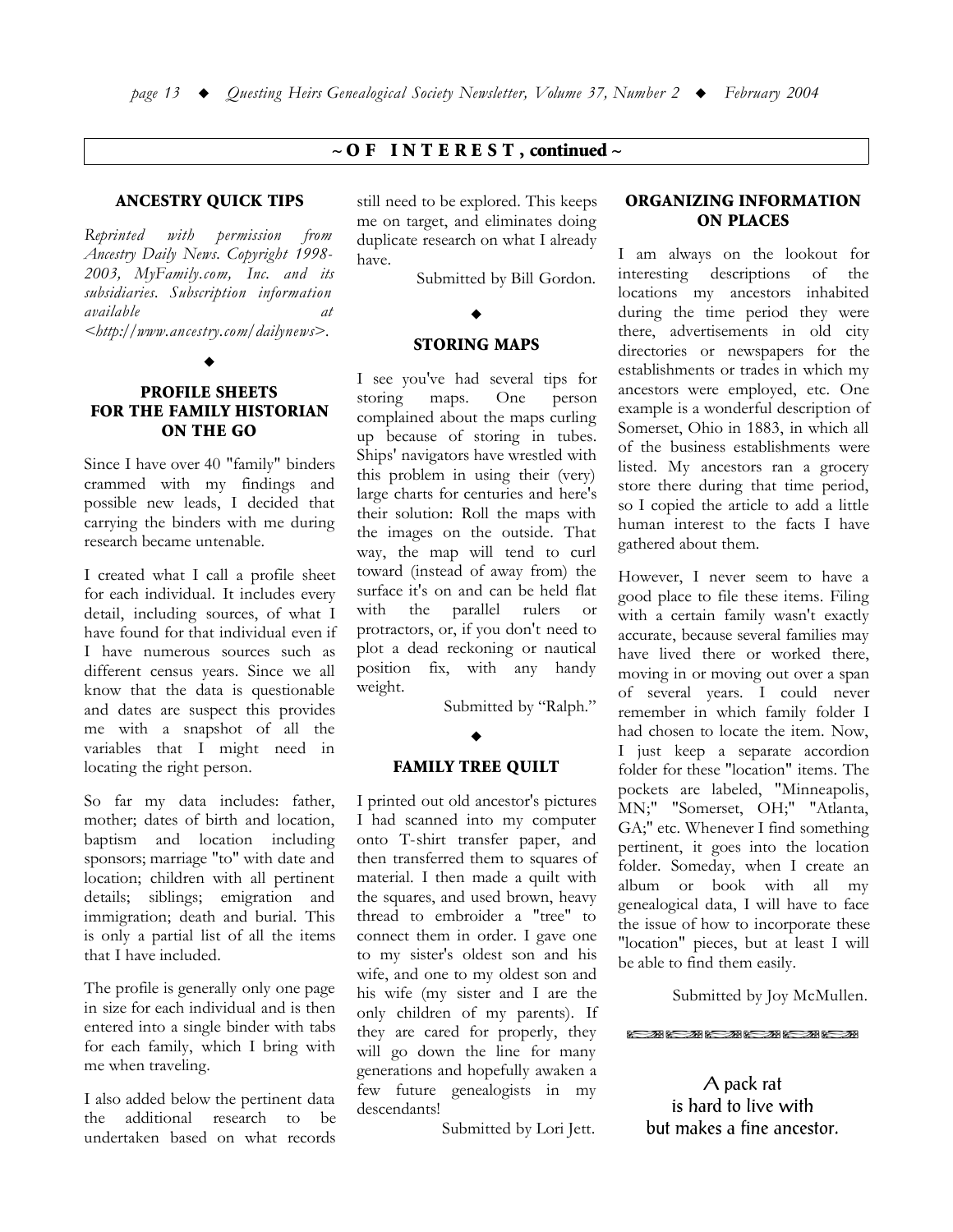# $\sim$  ON THE WEB $\sim$

#### GODFREY MEMORIAL LIBRARY <www.Godfrey.org>

This is big!

The Godfrey Memorial Library in Middletown, Connecticut, has expanded its Godfrey Scholars program. They offer online access to HeritageQuest, along with searchable versions of the following newspapers:

> Los Angeles Times (1881-1984) New York Times (1851-2001) Washington Post (1877-1988)

You can search on every word, in every article -- even the ads. Plus, each article is easy to download, print or save.

Having these newspapers online makes it easier for genealogists to find obituary notices, birth and wedding announcements, along with biographical sketches and news stories.

There are even more newspapers available; the Godfrey Library website has details on all the online services the library provides. You will also find a membership application you can download, fill out, and mail in. If you just can't wait, you can phone them at (860) 346-4375 with your credit card and get your access number right away.

The best part -- the cost to become a Godfrey Scholar is only \$35.00 a year.

# $\blacklozenge$

### VIETNAM VETERANS' MEMORIAL WALL <http://www.thewall-usa.com/>

*Reprinted with permission from Ancestry Daily News, 23 December 2003. Copyright 1998-2003, MyFamily.com, <u><i>Inc.* and its subsidiaries. Subscription information at</u>  $\langle \frac{b}{b}t|$ /www.ancestry.com/dailynews>.

As I was doing research on my history, I came across a man that was killed in Vietnam. All I had was his name and that he was killed in the Vietnam War. I began to brainstorm with my husband, a retired military man. We happened to think of the Vietnam Veterans' Memorial Wall webpage. There we were able to get a write-up on the person that I was looking for.

-- Jeanne Duffey of Veradale, Washington

# THE ATLANTIC WORLD: AMERICA AND THE NETHERLANDS

 $\frac{1}{2}$  -shttp://international.loc.gov/intldl/awkbhtml/ awkbhome.html>

The Atlantic World: America and the Netherlands explores the history of the Dutch presence in America and the interactions between the United States and the Netherlands from Henry Hudson's 1609 voyage to the post-World-War-II period. The project is the product of ongoing cooperation between the Library of Congress and the National Library of the Netherlands, which has enlisted the cooperation of other leading Dutch libraries, museums, and archives.

Along with Britain, France, Russia, and Spain, the Netherlands was one of the few European powers to claim territory and build settlements on North American soil. The initial stage of this online project, completed in the fall of 2003, focuses on the period between 1609 and 1664, when the Dutch established the colony of New Netherland, located in parts of present-day New York, New Jersey, Delaware, and Connecticut.

#### $\blacklozenge$

### DearMYRTLE <http://www.dearmyrtle.com/>

*Keprinted from a post by Susan Kaufman on the Association for* Professional Genealogists mailing list <APG-*Z@rootsweb.com> on January 26, 2004.* 

Curt Witcher, Manager of the Historical Genealogy Department of the Allen County Public Library will be a guest on DearMYRTLE's Family History Hour Internet radio program. This free program will be aired on Tuesday, February 24 at 9:00 pm Eastern time, highlighting the library collection, our outstanding temporary quarters, access to our resources, and what is in store for our new building when we return in 2006.

To hear this live internet radio program visit DearMYRTLE's website on Tuesday, February 24 at 9:00 pm Eastern time. If you miss that broadcast, rebroadcasts are available for the next week 24/7. You will need to download LIVE365 radio to listen. This is available through the DearMYRTLE website also.

This is a great opportunity to hear Curt Witcher talk about one of the best known genealogy collections in the United States and the future plans for it!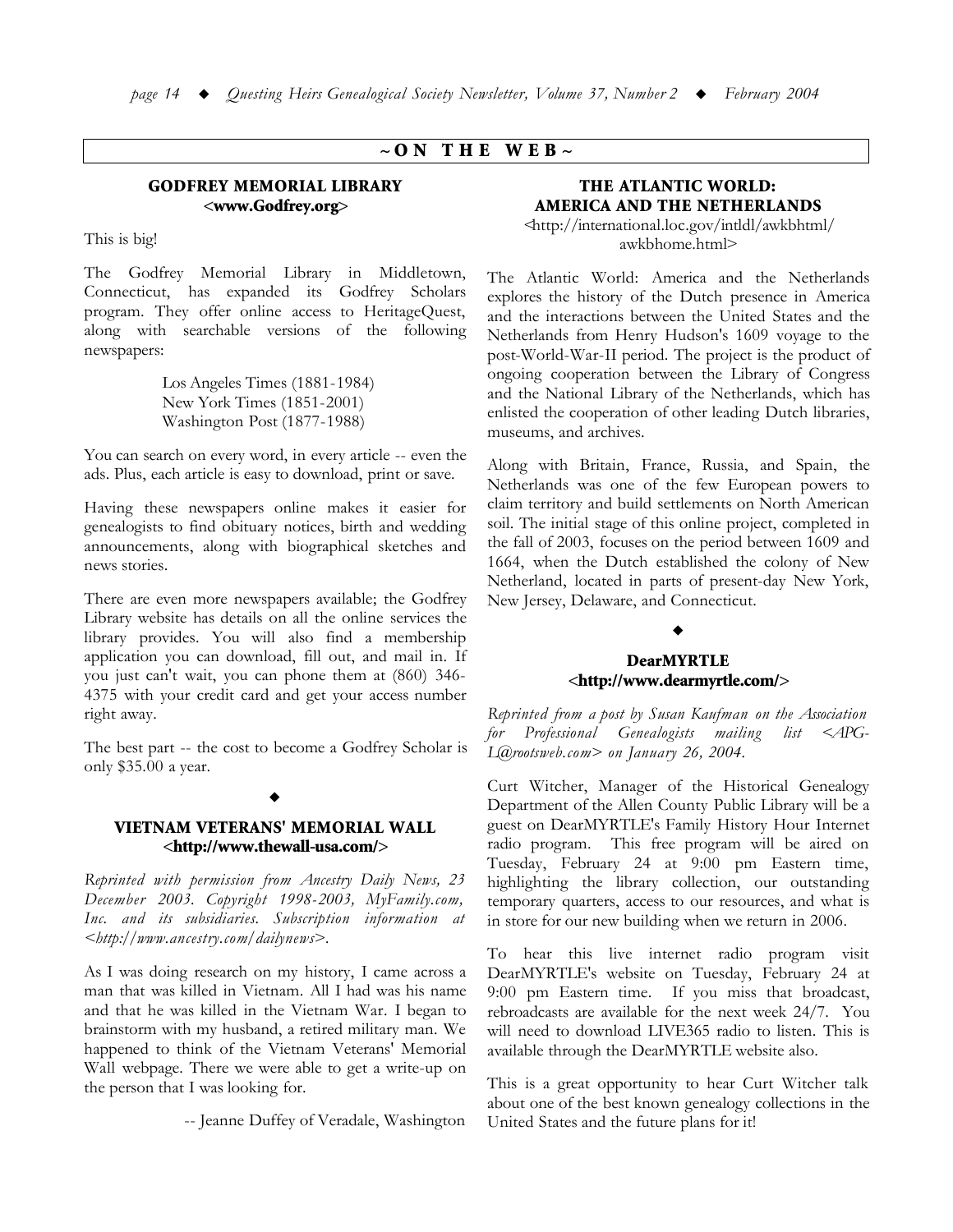# $\sim$  E V E N T S  $\sim$

Several genealogical events are coming up in our area in the next few months. Here are the details on some of them:

## **South Bay Cities Genealogical Society Sixth Annual Genealogy Seminar**

Saturday, February 21 9:00 am - 3:30 pm

Redondo Beach Community Center 350 Knob Hill Avenue Redondo Beach

Guest Speaker: Henry (Hank) Jones, Jr.

#### Topics:

- When the Sources are Wrong!
- $\bullet$  Family Tradition: How to Separate Fact from Fiction  $in$ Genealogical Research
- $\triangleleft$  Genealogy  $in$ the **New** Millennium: Where We've Been and Where We're Going

• How Psychic Roots Became an "Unsolved Mystery!"

#### Fee:

\$25.00 if received by February 17 \$30.00 at the door

Registration form available at the SBCGS website (address below) or by mailing your check to:

> 2004 Seminar, SBCGS P. O. Box 11069 Torrance CA 90510

 $For$ online information. visit <http://www.rootsweb.com/~casbcgs > or email <sbcgs@hotmail.com>.

# **Genealogy Society of North Orange County** California **Annual Seminar**

Saturday, March 20 8:45 am - 3:15 pm

Yorba Linda Community Center 4501 Casa Loma Avenue Yorba Linda

Featured speaker: Melinda Kashuba, Ph. D.

#### Seminars:

• Solving Brick Wall Problems --A New Approach

• Techniques for Finding People in the 21st Century

 $\bullet$  Mapping Your Ancestor's Neighborhood

Great door prizes, including:

• 5 hours of research time donated by professional genealogists Beth McCarty, Wendy Elliott, and Celia Christensen

 $\bullet$  2 nights at the Holiday Inn Downtown in Salt Lake City

 $\bullet$  1 year free membership **GSNOCC** 

 $\bullet$  "Genealogy 101" by Barbara Renick

Fee: \$17 with pre-registration or \$20 at the door.

More information available at <http://www.rootsweb.com/~cagsn occ/>orby calling (714) 528-4977.

# Southern California **Genealogical Society Genealogical Jamboree** and Resource Expo

Friday, April 16 & Saturday, April 17

Westin Pasadena 191 North Los Robles Pasadena

This two-day event draws speakers, exhibitors, vendors and from throughout the country who provide participants with classes, displays, demonstrations and items of interest to the family history researcher.

Fee:

\$25.00 if received before March 1 \$30.00 at the door.

For more information, phone (818) 843-7247, write Southern California Genealogical Society, 417 Irving Drive, Burbank CA 91504-2408, email <scgs@earthlink.net>, or visit <http://www.scgsgenealogy.com>.

#### **Please note:**

Questing Heirs will have a table at this year's Jamboree. (We'll have more information on our plans soon.) Please help us make this a success! We need volunteers to work the booth in two-hour shifts. Contact Liz Myers by phone at (562) 598-3027 **or** by email <sub>at</sub> <lizstookes@cs.com>if you can help.



You will never find anybody who can give you a clear and compelling reason why we observe daylight savings time.

Dave Barry